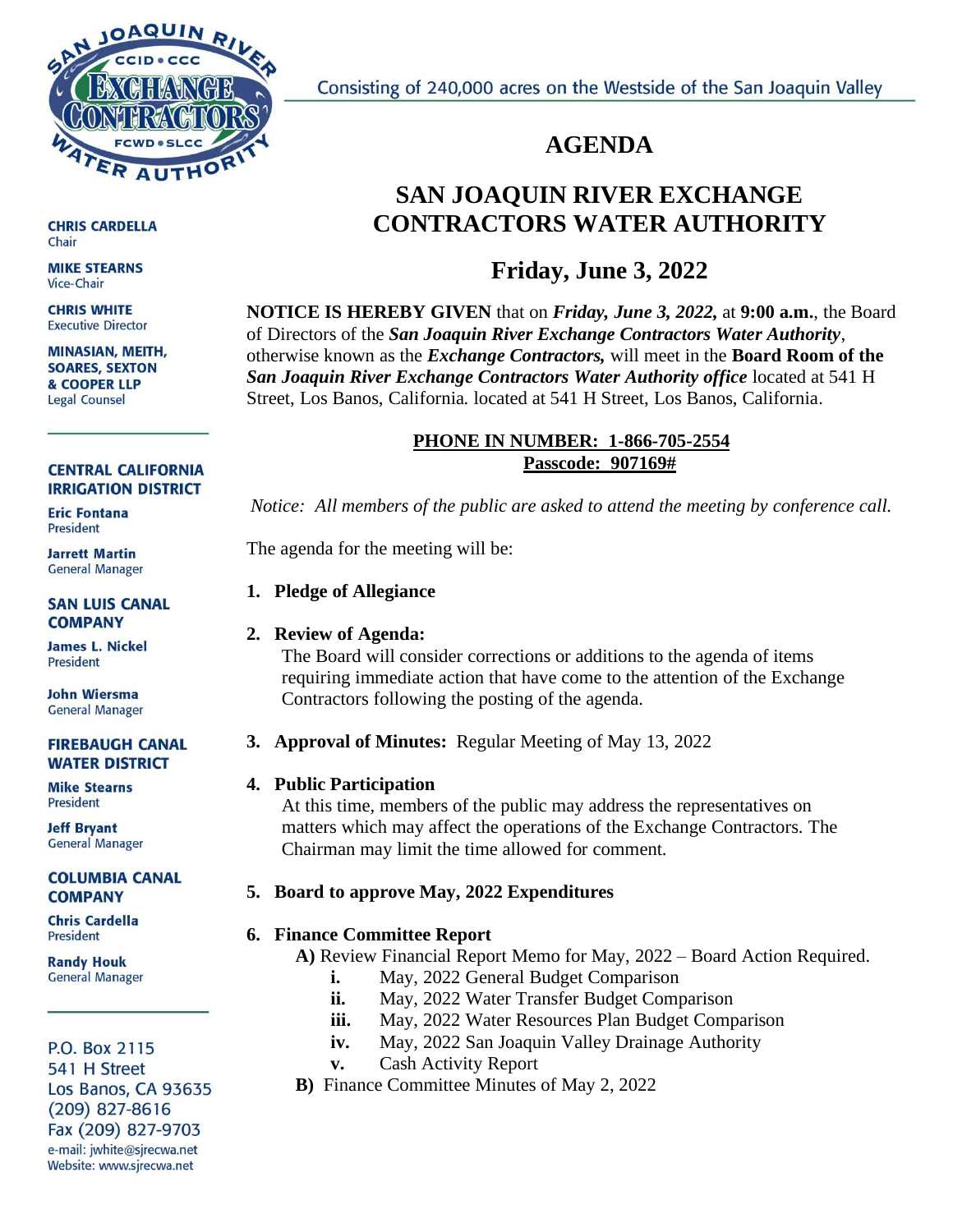## **7. Water Report**

- **8. Executive Director's Report**
- **9. Director of Policy & Program Report**

## **10. Board President to Appoint Directors Chris Cardella and James Nickel to Strategic Planning Ad Hoc Committee.**

## **11. Water Resources Plan – Update**

- **A)** General Update
- **B)** Del Puerto Canyon Reservoir Project Update
	- **i.** The Board will be asked to approve remaining 2022 Budget for the Del Puerto Reservoir Project.

## **12. Bay-Delta Water Quality and Regional Water Quality Control Board Report**

**A)** Water Quality Issues Update - David Cory

## **13. Legislative Report**

- **A)** State
- **B)** Federal
- **14. Attorney's Report**

## **15. Four Entities' Manager's Reports**

## **16. Informational**

## **17. Closed Session:**

- **A)** Conference with Legal Counsel regarding existing litigation. Firebaugh vs. United States – U.S. District Court Eastern District of California. Government Code Section 54956.9
- **B)** Conference with Legal Counsel regarding existing litigation and administrative proceedings. NRDC vs. Rodgers (Friant Litigation) - U.S. District Court, Eastern District of California. Government Code Section 54956.9
- **C)** Conference with Legal Counsel regarding Friant Water Authority vs. Bureau of Reclamation, Re: 2014 Operations. Government Code Section 54956
- **D)** Conference with Legal Counsel. SWRCB Administrative Proceedings Regarding Water Rights Exercise, San Joaquin River and Tributaries. Government Code Section 54956.9
- **E)** Conference with Legal Counsel regarding anticipated litigation. Two potential cases. Government Code Section 54956.9(d)(4)
- **F)** Threatened Litigation: NRDC 60-Day Notice regarding failure of SWRCB to comply with Clean Water Act, Re: water quality plans; failure of Bureau of Reclamation to consult under ESA regarding Contract Renegotiation. Government Code Section 54956.9